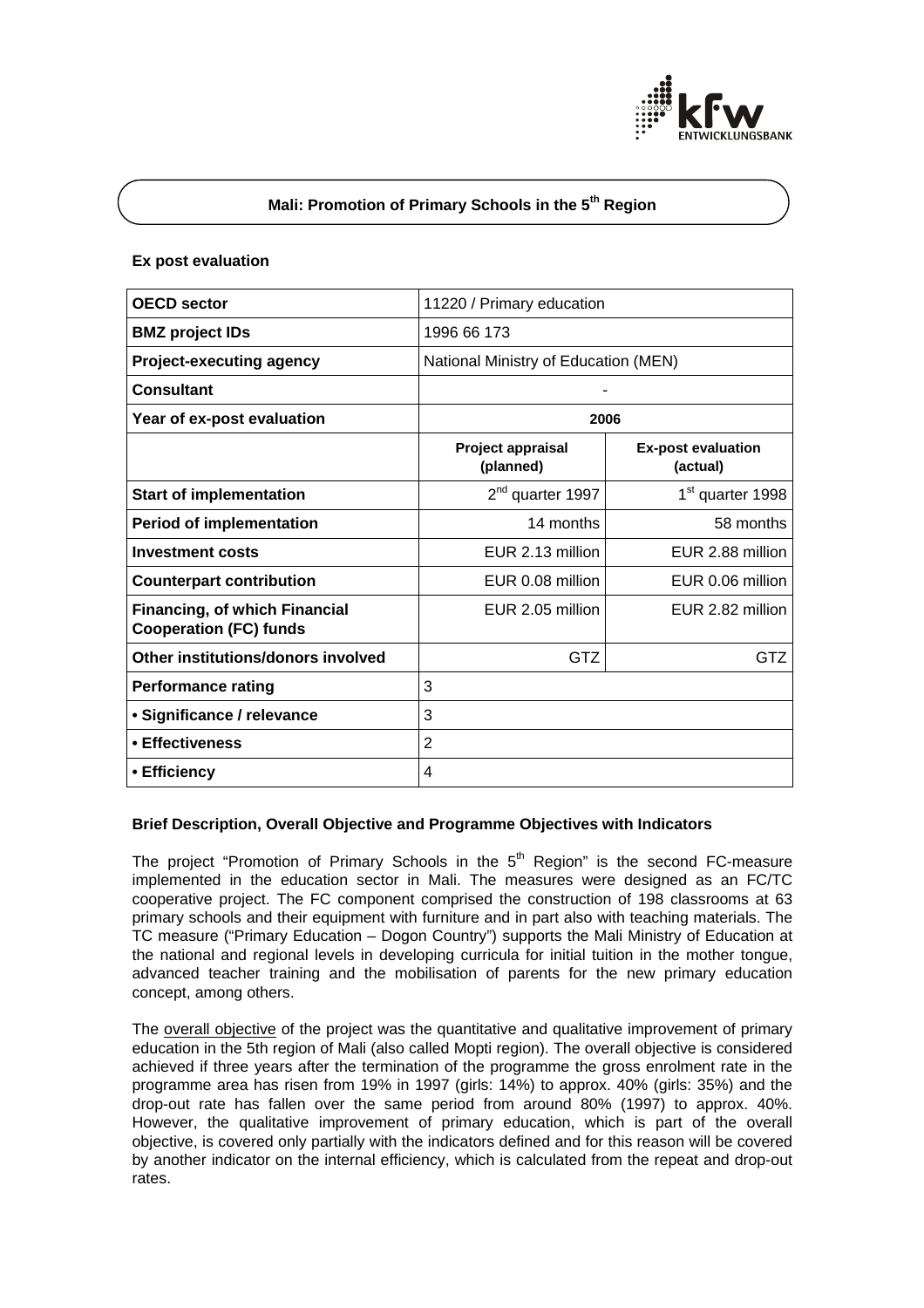The programme objective of the FC component is, through the construction of new school buildings and the expansion of existing ones, to give a greater number of school-age children access to state and municipal schools and to improve the learning conditions. The programme objective is considered achieved if three years after the termination of the programme on average 45 pupils are taught in the classrooms financed from FC and the furniture and teaching materials provided are used according to purpose.

## **Project design / major deviations from the original project planning and their main causes**

The following measures were implemented under the FC programme:

- Construction and equipment of 198 classrooms;
- Construction and equipment of 63 school director offices with storage room;
- Construction of 207 latrines (69 units with three latrines each);
- Procurement of teaching materials for all FC-financed classrooms;
- Complementary measures (fencing, laying out of schoolyards) as a contribution made by the parents;
- Planning and monitoring services.

The construction measures were accompanied and supplemented by TC mobilisation campaigns targeted at schools, parents and municipalities to provide instructions on hygiene (use of latrines) and on the cleaning and maintenance of buildings. In this way the sustainability of the measures was to be improved by giving the municipalities more responsibility, especially for schools.

With funds of approx. EUR 770,000 remaining from the FC-project "Promotion of Primary Schools" (1992 65 570) it was possible to substantially increase the number of schools envisaged in the programme appraisal report. Instead of the planned 135 classrooms, altogether 198 classrooms were newly built and furnished. The number of school director offices was increased from the originally planned 45 to 63 and the number of latrines from 135 to 207. The primary schools are situated at 63 locations in the programme region. Approx. one third of the school sites were newly opened up, one third were existing sites that were expanded and at the remaining one third of sites dilapidated school buildings were replaced.

The Agence des Travaux d'Intérêt Public pour l'Emploi (AGETIPE), which had been entrusted with the implementation of the project measures, did for the most part do a proper job. In individual cases, however, construction deficiencies were detected, which were partly due to insufficient supervision of construction works on the part of the assigned engineering firms. This, in turn, was due to inadequate supervision and control by AGETIPE of the services rendered by these firms. With regard to the large number of parallel and widely-dispersed construction sites AGETIPE was not always in the position to check the construction supervision services rendered by the engineering firms and the quality of the construction works. This is a conceptual deficiency of the project.

As far as the current state of the schools is concerned the regular intervention of TC animators helped to raise people's awareness of the importance of clean classrooms, schoolyards and latrines.

The concept of combining FC measures (school construction) and TC measures (further training and mobilisation) proved to be convincing in the sense that the concerned municipalities were given increasing responsibility for the FC-financed schools because they were involved in the joint planning and were given specific further support. Moreover, parents were sensitised to the importance of sending both boys and girls to school and the teachers were also involved in the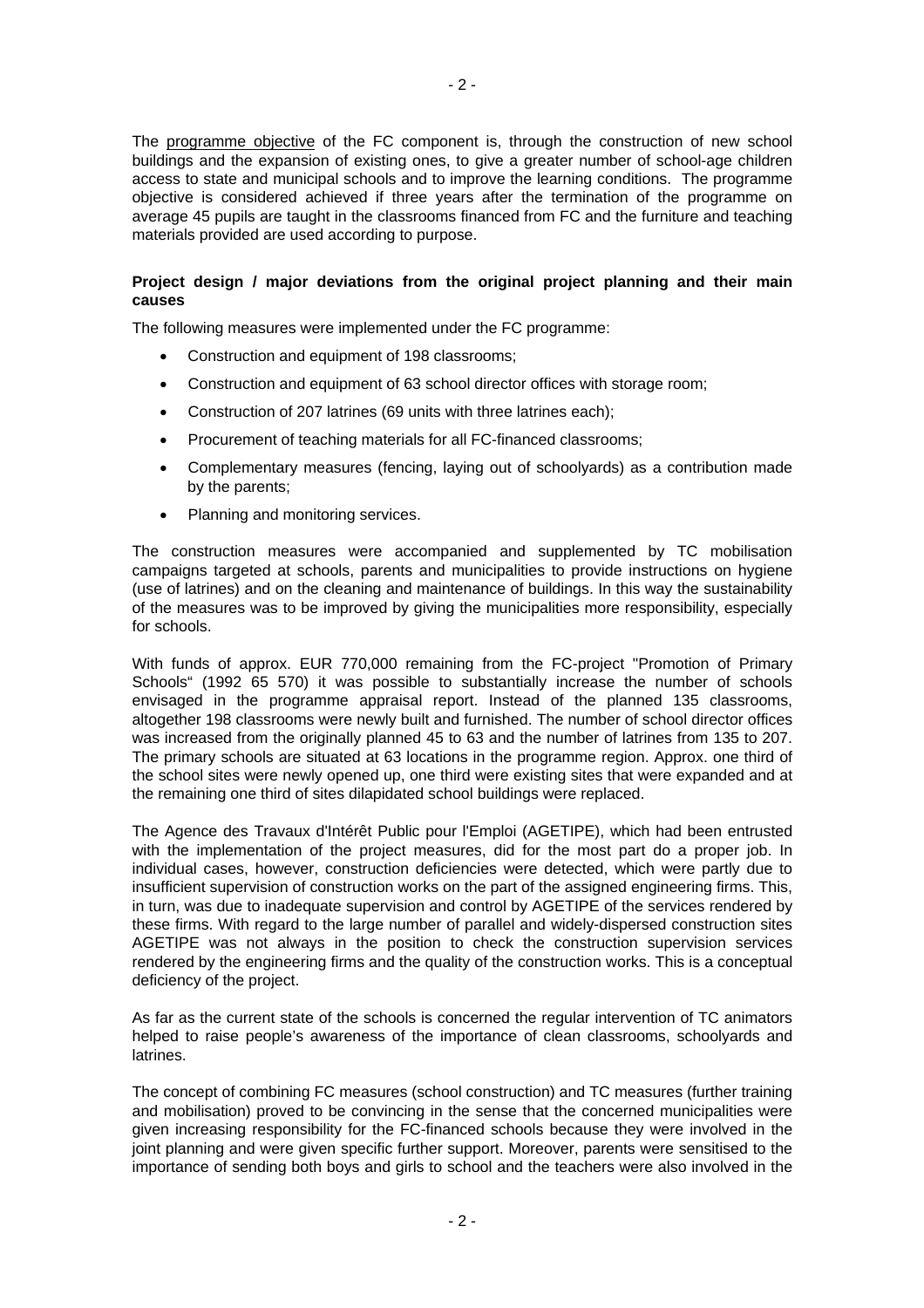context of a teaching and further training concept. Both FC and TC measures complement each other purposefully.

#### **Key results of the impact analysis and performance rating**

All 63 programme schools have successfully gone into operation. Except for market days and on days when children are needed for harvesting, school attendance is very high. However, due to the long distances children have to walk to school and to their domestic duties many children get to school late. At some schools children attend schools in several shifts; this system is mostly practiced for the first and second classes. At schools with only three classrooms children are preferably enrolled over a period of two years instead of teaching children in double shift classes. In this way it can be assured that the number of lessons for the higher grades do not have to be cut. The number of children taught per classroom varies strongly, depending on the grade, the availability of teachers and the composition of classes, between 20 and 120 children. However, most classes are attended by 40 to 50 children. Places for more than 14,000 children were created at the programme schools and their learning conditions have improved because the new classrooms were equipped with furniture and didactic material. Thus, the programme objective was largely achieved.

The development of the indicators for the achievement of the overall objective is as follows:

- In the school year 2003/2004 the gross enrolment rates envisaged for the programme region were overachieved both for boys (51%) and for girls (48%) (planned figures: 40% for boys and 35% for girls).
- The drop-out rate in the programme area was 34% (target value: 40%). While the internal efficiency for the country as a whole rose from 31% at the time of project appraisal to more than 70% in 2002, the internal efficiency in the programme region rose only to 52%. This is primarily due to the high repeat rates.

Thus, it can be stated that the objective of a quantitative improvement of primary education was clearly achieved, while there are deficiencies with regard to the qualitative component. However, the complementary approach of the cooperative projects had a positive impact on the programme schools due to the implementation of advanced training and support measures for directors, teachers, parents and municipal representatives. As a result the project helped to improve the cooperation between schools and teachers, teachers started to apply new teaching methods ("pédagogie convergente" (PC)) and specifically trained animators offered advice on school matters. According to information provided by the National Ministry of Education (MEN) the learning results achieved at the schools with this "pédagogie convergente" are better than at the other schools. Therefore, we consider the qualitative component to have been just achieved.

Though specific promotional measures were implemented to target girls, these are still underrepresented in the educational system in Mali. There are several reasons for this: Mothers need their daughters for housework and child care, unprotected ways to school are dangerous for girls and traditional views still hamper the enrolment of girls. High repeat rates and the related additional cost for parents are other obstacles. The project had positive impacts in the sense that due to shorter distances to school the enrolment rate of girls improved and a contribution is made to improve learning conditions.

Given the high share of poor people in the target group – 76% of the population living in the 5th region are classified as poor or even very poor – and the intensive cooperation between schools, parents and municipalities the project renders an important contribution to self-help oriented poverty reduction. The programme is not expected to produce any immediate ecological impacts. However, it can be assumed that the school education as such and the introduction of latrines will in the long run have a positive influence on people's hygiene and environmental awareness.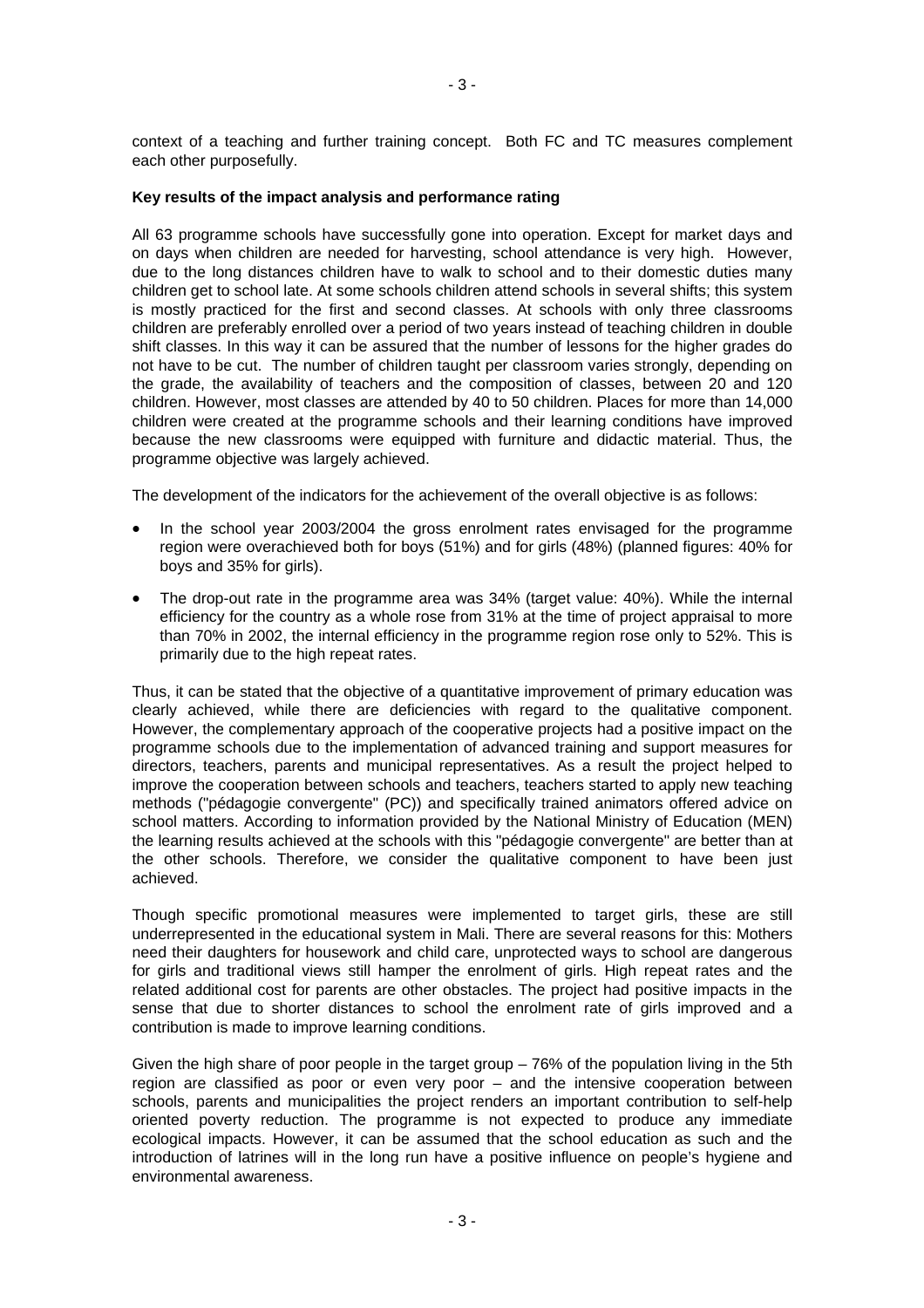On the basis of the criteria of effectiveness, efficiency and significance/relevance we assess the project's developmental effectiveness as follows:

- Owing to the additional funds provided the quantitative indicators for the achievement of the project objective were exceeded: As a result of the programme a denser network of schools was established, which provides places for approx. 14,000 children as well as solidly built schools and well-equipped classrooms. On average, classes in these new classrooms are attended by 43 pupils. The conditions for learning still need to be substantially improved, however, in comparison with the average condition at schools in the  $5<sup>th</sup>$  region they are still above average: Overall, we classify the **effectiveness** of the project as **just satisfactory (sub-rating 2**).
- Overall, the construction costs per classroom (production efficiency) are adequate. Certain deficiencies have to be mentioned with regard to the execution of construction works and the bad construction material used; this was partly due to the insufficient supervision of the construction works by AGETIPE. Due to the relatively low internal efficiency in the Mopti region, which is reflected in the uneconomical use of the existing material and human resources, we rate the efficiency overall as slightly insufficient (sub-rating 4).
- The cooperative FC/TC project was of high relevance for the Mopti region, which counts among those parts of the country with the lowest education indicators. The higher enrolment rates, which constituted the overall objective of the project, mainly benefited girls. Though the dropout rate improved substantially, the level reached is still not satisfactory. The quantitative component of the overall objective was clearly reached; nevertheless, the results with regard to some qualitative aspects are not satisfactory. However, we consider the overall objective to have been more or less achieved. Overall, the cooperation with TC and the influence of the activities of SIP I at the schools had a positive impact. However, with a view to the future perspective of the children at the project schools it is imperative to measure the teaching and the learning achievements in the  $5<sup>th</sup>$  region also by international standards. The intensive support from TC, the World Bank and USAID in the development of a new curriculum on the basis of the so-called convergent pedagogics ("pédagogie convergente") have so far not produced any definite success, even though internationally the results are already being presented as such. Still, the TC activities have an impact in the so-called "partenarial framework" of the SIP because TC can contribute concrete experience gained in the  $5<sup>th</sup>$  region (advanced teacher training, qualification of administrative staff and mobilisation of parents and communities). Thus, we judge the significance/relevance of the project to be sufficient overall (sub-rating 3).

The final assessment of the developmental effectiveness of the project is sufficient (rating 3).

## **General conclusions and recommendations**

Latrines on school grounds are a hygienic necessity and often a prerequisite for the regular school attendance of girls. The continuing acceptance problems on the part of pupils show that this type of educational projects requires careful analyses already during the project design phase as well as a monitoring together with parents and school committees already in the starting phase of the project.

According to recent studies, the high repeat rates, which are fairly frequent in French-speaking countries, have a negative impact on children's learning results. Moreover, the (internal) efficiency of school operation is unduly hampered. For this reason the repeat rates should generally be closely reviewed and children should repeat classes only in individual cases.